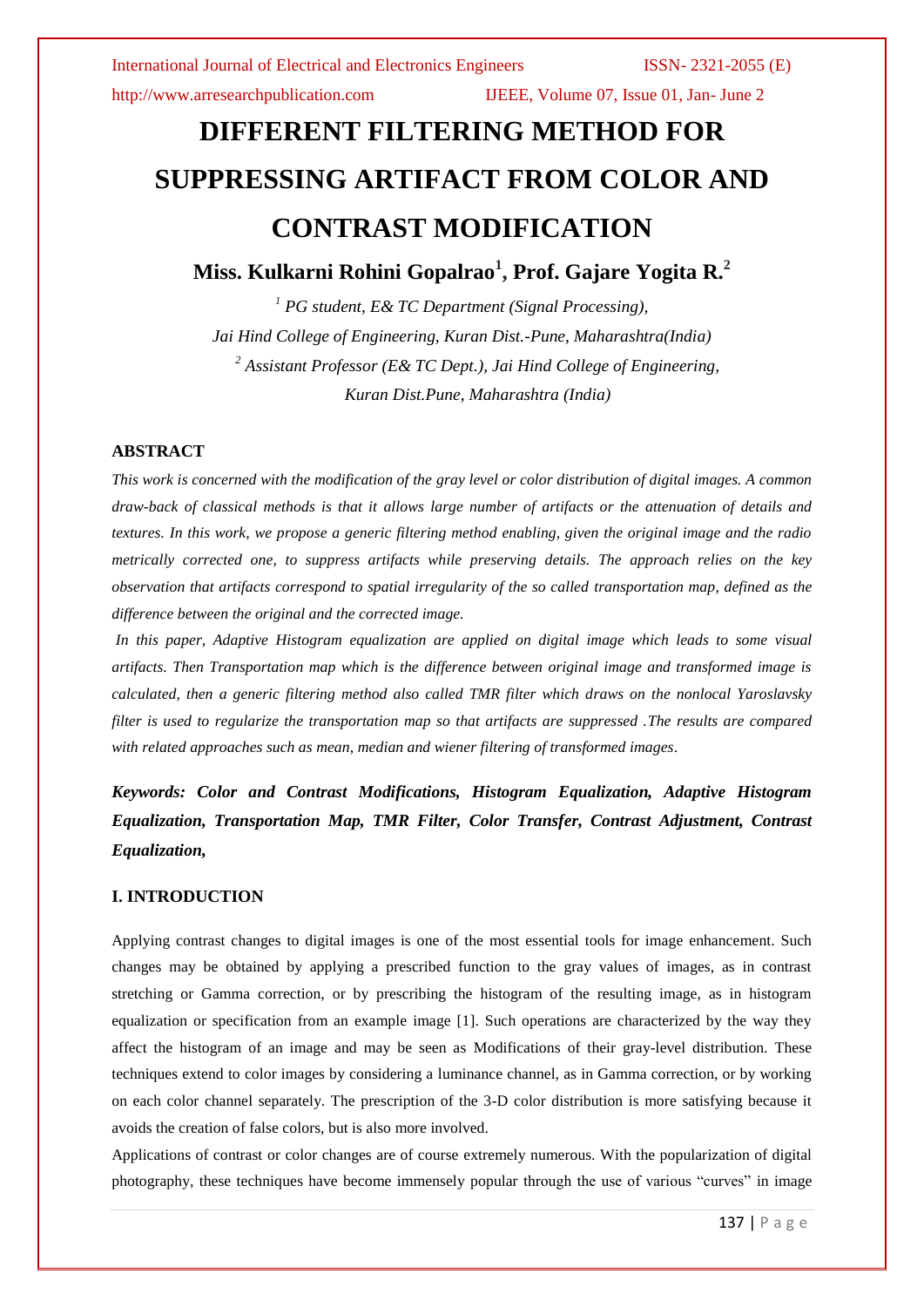### http://www.arresearchpublication.com IJEEE, Volume 07, Issue 01, Jan- June 2

editing software. Early uses of contrast equalization are the enhancement of medical images [2] and the normalization of texture for analysis purposes. In a related direction, the construction of *midway* histograms [3], [4] is useful for the comparison of two images of the same scene. More recently, extensive campaigns of old movies digitization have claimed for the development of contrast modification techniques to correct flicker [5], [6]. Similar techniques are commonly used in the postproduction industry [7], [8]. Another field of increasing industrial interest in which contrast changes play a central role is the one of imaging in bad climatic conditions, see, e.g., [9]. Color modification or transfer is also useful for a wide range of applications, such as aquatic robot inspection, space image colorization, and enhancement of painting images.

The drawback of color and contrast modification techniques and compression techniques is to create visual artifacts such as noise enhancement, detail loss, texture washing, color proportion inconsistencies and compression artifacts. Several methods have been proposed in last few years to remove artifacts from color and contrast modification .The simplest one is proposed in [10] in the context of local histogram modifications and amounts to limit the modification depending on gradient values. While improving the results in some cases, this approach let most artifacts untouched. In [11], it is proposed to correct color transfer artifacts by using a variation regularization after the transfer. Still in a variation framework, the authors of [12] propose a unified formulation containing both color transfer and regularity constraints in a single energy minimization. For the problem of color proportion, a possible approach is to transfer color after having identified some homogeneous regions, as proposed in [13] and [14]. A related class of works takes interest in the avoidance of compression artifacts, usually using the properties of the compression scheme [15].

In this paper TMR filter is proposed as a universal approach to remove all visual artefacts.TMR filter is a variant of yaroslavsky filter. In this paper, the original image is preprocessed and firstly, color and contrast modifications techniques applied over preprocessed image to convert into transformed image –I. Secondly, both color and contrast modification techniques and image compression and decompression techniques are applied over preprocessed image to convert in to transformed image-II .Then some visual artifacts are introduced into transformed image along with the actual requirement. Then mean, median, wiener filters are applied over transformed images one after another to remove those visual artifacts. Finally TMR filter is applied on transformed images to remove visual artifacts. TMR filter gives better results compared to mean, median and wiener filters.

# **II. LITERATURE REVIEW**

Color alteration is an active research area in the communities of image processing and computer graphics. There searches much related with this work in the area of color alteration include color transfer, color correction, colorization of gray scale and reverse processing. Applications of this work range from post processing on images to improve their appearance to more dramatic alterations, such as converting a daylight image into a night scene.

First, they convert pixel values in RGB color space to Ruderman et al's perception-based color space  $1 \alpha \beta$ in1998. Then, they calculate the mean and standard deviations along each of the three axes, and then scale and shift each pixel in the input image. Last, they transform pixel values to return to RGB space. While this method has produced some very believable results.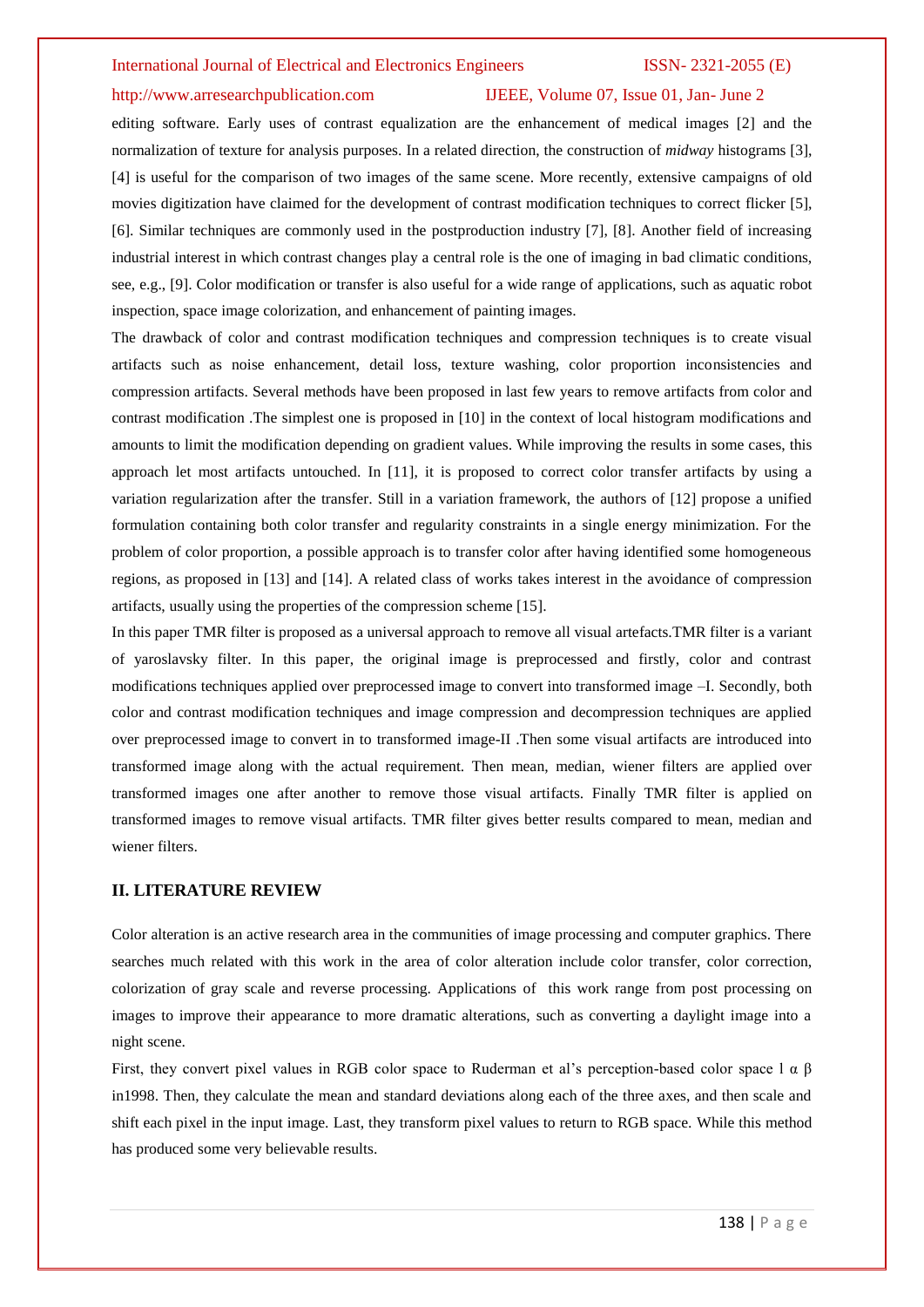### http://www.arresearchpublication.com IJEEE, Volume 07, Issue 01, Jan- June 2

Their approach is qualitatively and quantitatively superior to the conventional color correction. Another color correction method has been developed by Schechner and Karpel for underwater imaging and great improvement of scene contrast and color correction are obtained in 2004.Jiaetal propose a color correction approach based on a Bayesian framework tore cover a high quality image by exploiting the tradeoff between exposure etimeand motion blur in 2004.

Colorization is a term that is now used generically to describe any technique for adding color to monochrome still sand footage. Welshetal introduce a general technique for colorizing grey scale images by transferring color between a source, color image and a destination, grey scale image in 2002. Their method transfers then tire color mood of the source to the target image by matching luminance and texture information between the images and allows user interaction.

Levin presents a simple colorization method that requires neither precise image segmentation, nor accurate region tracking in 2004. This method is based on a simple premise: neighboring pixel sinspace-time that have similar intensities should have similar colors. In 2011 Julien Rabin, Julie Delon, and Yann Gousseau removes artifact from color and contrast modification in digital image by using TMR filter.

 There are different approaches have been proposed to suppress artifacts due to contrast or color modification. The simplest one is proposed in [15] in the context of local histogram modifications and amounts to limit the modification depending on gradient values. While improving the results in some cases, this approach let most artifacts untouched. In [16], it is proposed to correct color transfer artifacts by using a variational regularization after the transfer. Still in a variational framework, the authors of [17] propose a unified formulation containing both color transfer and regularity constraints in a single energy minimization. For the problem of color proportion, a possible approach is to transfer color after having identified some homogeneous regions, as proposed in [18] and [19]. A related class of works takes interest in the avoidance of compression artefacts, usually using the properties of the compression scheme, see, e.g., [20].

# **III. PROBLEM STATEMENT & MOTIVATION**

A common drawback of most method in modification of the contrast or color content in images is visual artifacts. When increasing the contrast, parasite structures that were barely visible become prominent. Most noticeable is the enhancement of noise and compression scheme patterns, such as "block effect" due to the JPEG standard. In the other direction, contrast reduction or color transfer may yield detail loss and texture washing. A last artifact is particularly noticeable in the case of color transfer and appear when the proportions of colors are very different between images.

In this paper TMR filter is proposed as a universal approach to remove all visual artefacts.TMR filter is a variant of yaroslavsky filter. In this paper, the original image is preprocessed and firstly, color and contrast modifications techniques applied over preprocessed image to convert into transformed image –I. Secondly, both color and contrast modification techniques and image compression and decompression techniques are applied over preprocessed image to convert in to transformed image-II .Then some visual artifacts are introduced into transformed image along with the actual requirement.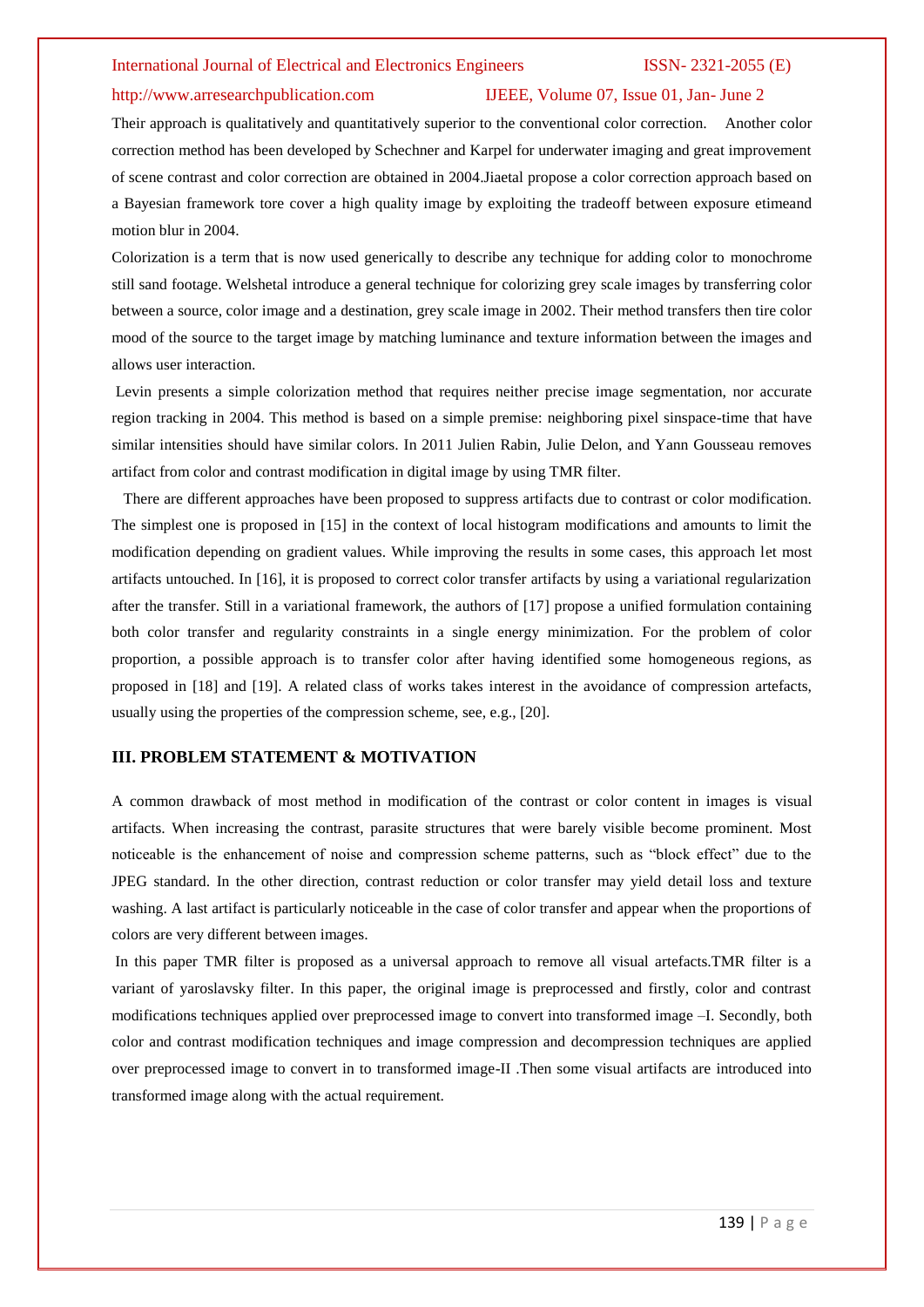# http://www.arresearchpublication.com IJEEE, Volume 07, Issue 01, Jan- June 2

### **IV. DESIGN METHODOLOGY**

The input image is preprocessed that is color image is separated into three planes and size will be changed to 256x256 image. Adaptive histogram equalization method is used to change contrast of an input image. Adaptive Histogram Equalization method is an extension to traditional Histogram Equalization technique. It enhances the contrast of images by transforming the values in the intensity image.

The main steps of the methodology for removal of artifacts are shown in Fig I and include the following: read the input image, preprocessing of image, transformation of image, filtering of image by different methods, comparing performance measures for all filter outputs.



### **Figure1. Main Steps in Removal of Artifacts**



#### **Figure 2. Block Diagram for Removing Artifacts from AHE Image Using TMR Filter**

In Fig II, the input image is preprocessed that is color image divided into three planes, after that Adaptive Histogram Equalization method is applied to change the contrast. Visual artifacts such as Noise enhancement, detail loss, color proportion inconsistencies are introduced. TMR filtering is applied to remove those artifacts. The input image is preprocessed that is color image divided into three planes, then Adaptive Histogram Equalization method is applied to change the contrast and then JPEG Encoding& Decoding Technique is applied for compressing and decompressing. Visual artifacts such as Noise enhancement, detail loss, color proportion inconsistencies, compression artifacts are introduced.

# **V. TMR FILTER**

The block diagram for TMR Filter is shown in Fig VI. The transportation map M (u) which is the difference between transformed image and original image is applied to TMR Filter. In this, weighted factor is computed,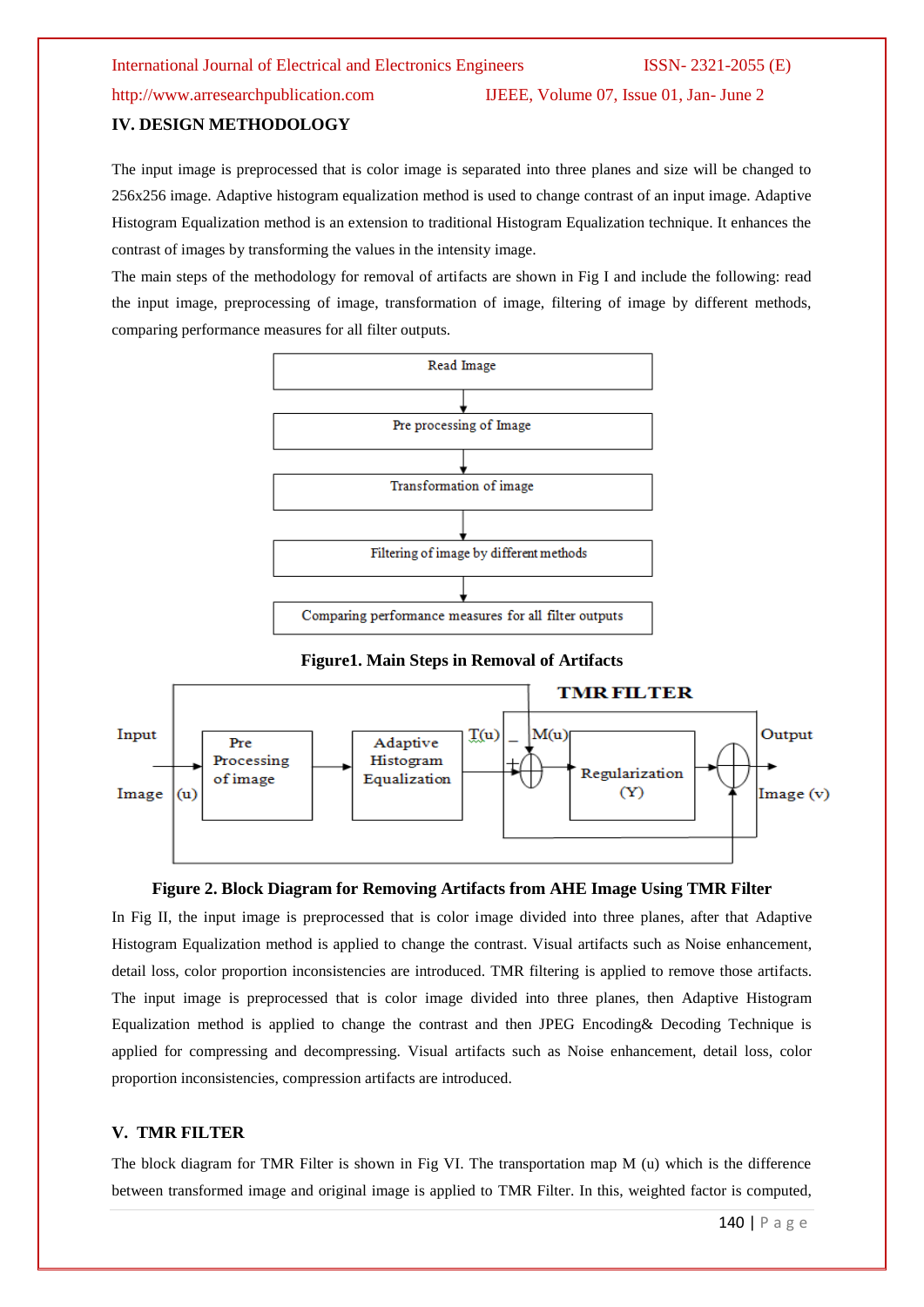http://www.arresearchpublication.com IJEEE, Volume 07, Issue 01, Jan- June 2

Regularization term is evaluated, finally stopping criterion is found out regularization process convergence. Then enhanced image will be obtained by combining the regularized image with original image (u).



### **Figure 3: Block diagram of TMR Filter**

All the artifacts mentioned above are removed by regularizing the *transportation map*, which is defined as the image of the differences between the original image and the one after contrast or color modification. All these artifacts may be interpreted as spatial irregularities of this transportation map. In order to regularize this map without introducing blur in the final image, inspiration is taken from nonlocal methods that have been proposed for image de-noising and more precisely from the Yaroslavsky filter.

The transportation map is filtered by averaging pixel values using weights that are computed on the original image, therefore adapting to the geometry of this initial image. It will be shown that artifacts are progressively suppressed by iterating this filtering stage.

We calculate the transportation map which gives the difference between original image and transformed one. Yu is the operator , a weighted average with weights depending on the similarity of pixels in the original image u. We calculate the weights for each and every pixel leaving the first pixel; we start from second pixel .we take 8 neighbor hoods of each pixel. Where ||.|| stands for the Euclidean distance in Rn, where,  $N(x) = x + N(0) \subset \Omega$ with N(0) a spatial neighborhood of 0, where  $\sigma$  is a tuning parameter C(x) of the method and is the normalization constant.

We will add all the weights which are calculated for each and every pixels. Observe that if we apply to the image u , we obtain the Yaroslavsky filter. If the weights also decrease as a function of the distance to x, Yu, becomes similar to the cross bilateral filter introduced in [19] for flash photographic enhancement. The regularization of the image T(u), referred to as transportation map regularization (TMR), is then defined as TMR  $u(T(u)) := u + Yu M(u)$ . Now, observe that this formulation can be divided in two terms as of image TMR  $u(T(u)) = Yu(T(u)) + u - Yu(u)$ 

First, the image T(u) is filtered by a nonlocal operator Yu, following the regularity of the image . This operation attenuates noise, compression, and color proportion artifacts but also the details of the image T(u). The second operation performed by the TMR filter consists in adding the quantity details  $=: u - Yu(u)$ .

# **VI***.* **TRANSPORTATION MAP REGULARIZATION**

Recall that  $T(u)$  is the image after color or contrast modifica-tion. In what follows, we write  $\mathcal{M}u = T(u)u$  for the trans-portation map of image u. We propose to regularize it thanks to the operator  $Y_u$ , a weighted average with weights depending on the similarity of pixels in the original image  $u$ . The effect of this operator on an image  $v \Omega \rightarrow \mathbb{R}_n$  with  $n \geq 1$  is defined as

$$
\mathbf{Y}_u(v): x\in \Omega \mapsto \frac{1}{C(x)}\int\limits_{y\in \mathcal{N}(x)}v(y)\cdot w_u(x,y)dy\ \underset{=\parallel u(x)=u(y)\parallel^2}{=}
$$

141 | P a g e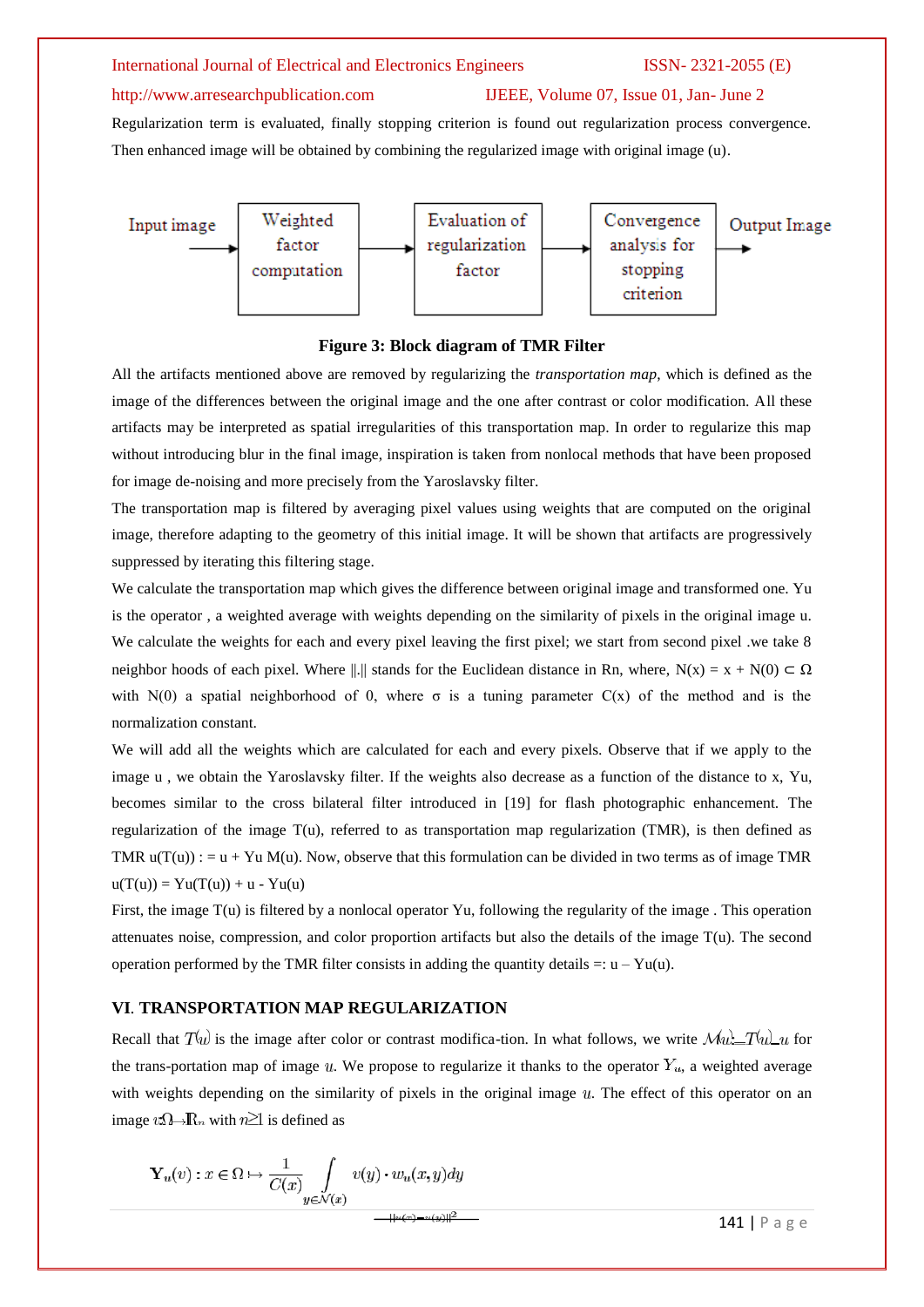International Journal of Electrical and Electronics Engineers ISSN- 2321-2055 (E) http://www.arresearchpublication.com IJEEE, Volume 07, Issue 01, Jan- June 2

$$
\mathbb{R}^2
$$

The regularization of image t(u) is defined as Transportation map.  $\text{TMR}_{u}(T(u)) = u + Y_u \mathcal{M}(u)$ . Now, observe that this formulation can be divided in two terms as

$$
\text{TMR}_{u}\left(T(u)\right) = \qquad \underbrace{\mathbf{Y}_{u}\left(T(u)\right)}_{\text{image detail}} + \underbrace{u - \mathbf{Y}_{u}(u)}_{\text{image detail}}.
$$

First, the image  $T(u)$  is filtered by a nonlocal operator  $Y_u$ , following the regularity of the image u. This operation attenuates noise, compression, and color proportion artifacts but also the details of the image  $T(u)$ . The second operation performed by the TMR filter consists in adding the quantity  $u_{\text{data}} = u_{\text{max}} Y_u(u)$ , which can be considered as details of the original image (e.g., texture and fine structures).

# **VII. RESULT**

The images after applying various filters on transformed image-I are shown in Fig IV. The Fig IVI(f) has less artifacts and much similar to original image as the mean square error for transformed image-I after applying TMR filter is less and the PSNR of transformed image-I after applying TMR filter is more compared to the same after applying another filters such as mean, median, wiener filters. We can say TMR filter is giving better results compared to mean, median and wiener filters for transformed image

# **VIII. CONCLUSION**

In this paper, we have introduced a generic filtering procedure in order to remove the different kinds of artifacts created by radiometric or color modifications. The ability of the proposed TMR filter to deal these artifacts while restoring the fine details of images has been demonstrated on various examples.





**(a) Original image. (b) Target color distribution. (c) Raw color transfer**



 **(d) Filtering of image (f) Regularization of image with iterated TMR filter.**

# **REFERENCES**

- [1] A. C. Bovik, Handbook of Image and Video Processing (Communications, Networking and Multimedia). Orlando, FL: Academic, 2005
- [2] R. H. Selzer, "The use of computers to improve biomedical image quality," in Proc. AFIPS, 1968, pp. 817–834.